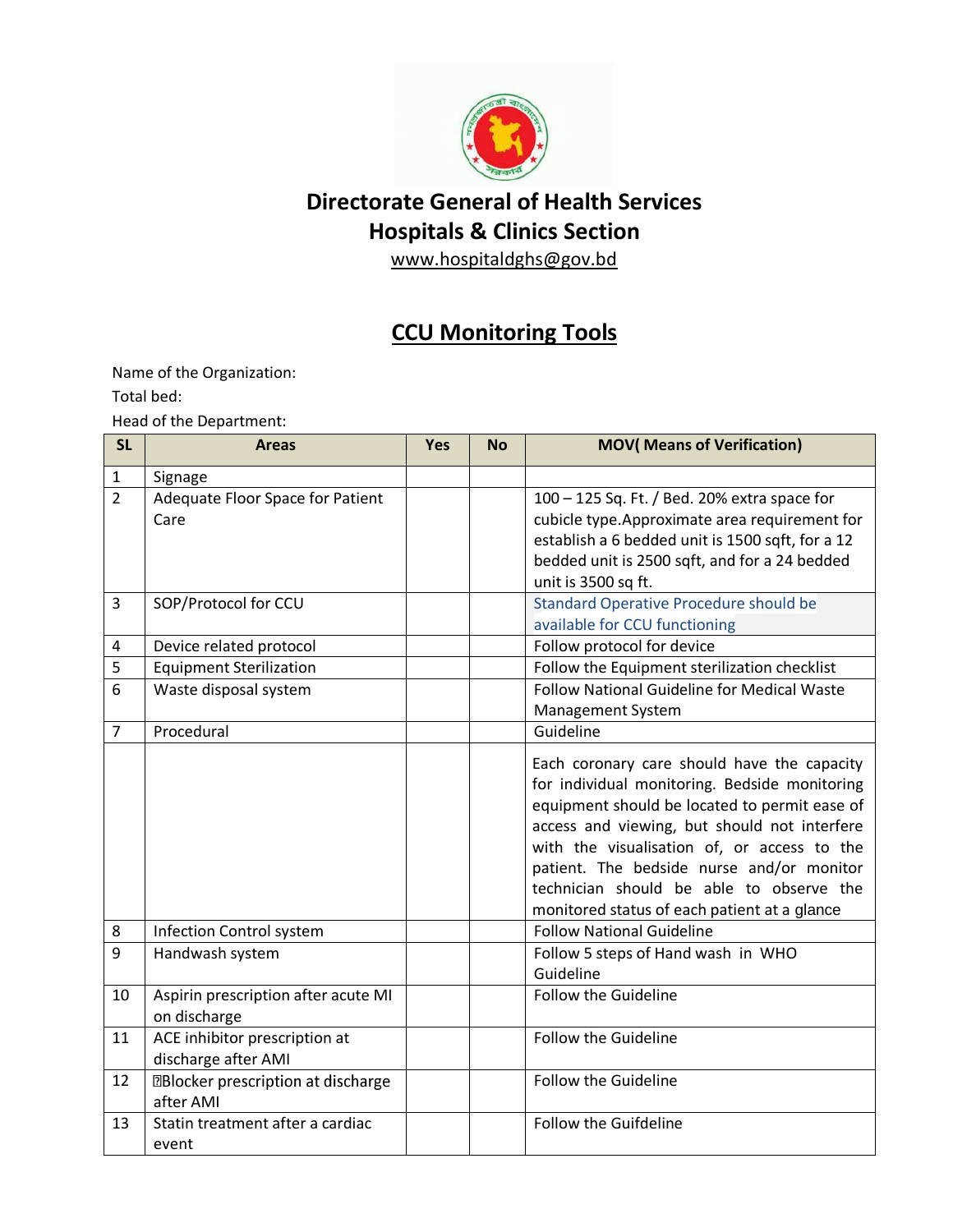| 14 | Thrombolytic timing for patients<br>with AMI                                                                                  | <b>Follow the Guidleine</b>                                      |
|----|-------------------------------------------------------------------------------------------------------------------------------|------------------------------------------------------------------|
| 15 | Timing of emergent PTCA for<br>patients with AMI8<br>Is it only office time?<br>Is it for 24 hours?                           | <b>Follow the Guideline</b>                                      |
| 16 | Aspirin at admission to hospital for<br>AMI                                                                                   | <b>Follow the Guideline</b>                                      |
| 17 | Same-day CABG surgery rate after<br><b>PTCA</b>                                                                               | <b>Follow the Guideline</b>                                      |
| 18 | Proportion of patients with CHF<br>receiving ACE inhibitor on<br>discharge                                                    |                                                                  |
| 19 | Rate of blocker prescription at<br>hospital discharge for CHF8<br>Is it depending on patient's<br>condition during discharge? |                                                                  |
| 20 | CHF in-hospital mortality rate                                                                                                |                                                                  |
| 21 | Length of stay for patients with<br>heart failure(5-7 days or more)                                                           |                                                                  |
| 22 | The ratio of monthly CCU<br>admissions due to ACS, CHF and<br>cardiac arrhythmias                                             |                                                                  |
| 23 | One-year mortality following AMI                                                                                              |                                                                  |
| 24 | CABG in-hospital mortality rate                                                                                               |                                                                  |
| 25 | One-year mortality rate following<br>CABG                                                                                     |                                                                  |
| 26 | CABG re-operation within 6<br>months of discharge                                                                             |                                                                  |
| 27 | Repeat PTCA within 30 days of<br>discharge                                                                                    |                                                                  |
| 28 | Cardiac specialists in each shift                                                                                             |                                                                  |
| 29 | Cardiac specialist in afternoon and<br>night shifts (minimum one or<br>more?)                                                 |                                                                  |
| 30 | Patient feedback system                                                                                                       | There should be patient feedback system in the<br>facilities.    |
| 31 | Waste Management system                                                                                                       | Follow National Guideline for Medical Waste<br>Management System |
| 32 | Record keeping system                                                                                                         |                                                                  |
| 33 | List of Equipment's & Medicine                                                                                                | Annex 01                                                         |

## **NB: Sl 18-32 Registers should be maintained for record keeping in CCU**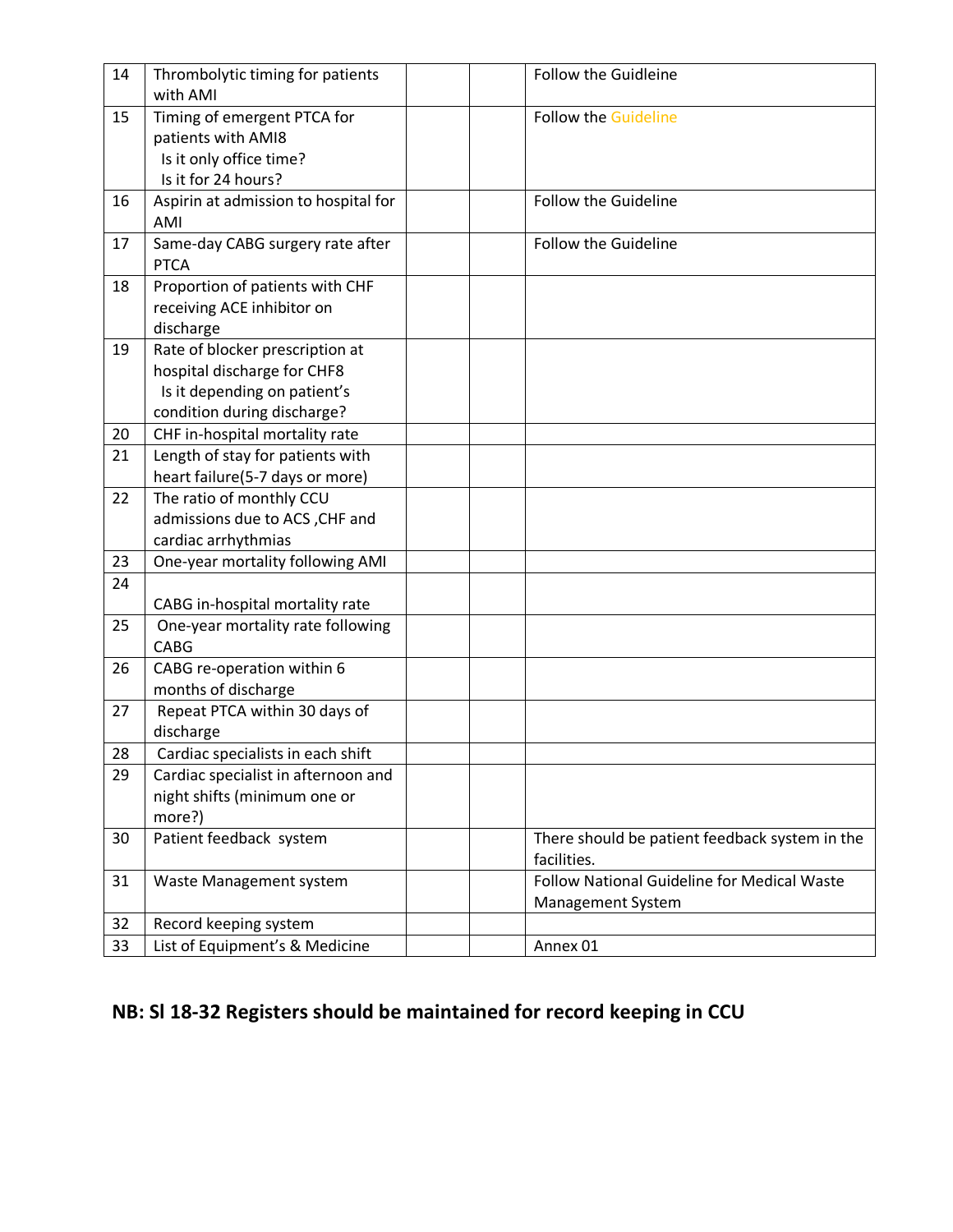## **Annex 01**

| Information on equipment (number): | Yes | <b>No</b> | remarks |
|------------------------------------|-----|-----------|---------|
| Special bed for CCU                |     |           |         |
| Over bed table                     |     |           |         |
| Ventilator                         |     |           |         |
| <b>Cardiac Monitor</b>             |     |           |         |
| Defibrillator                      |     |           |         |
| Infusion pump                      |     |           |         |
| Syringe pump                       |     |           |         |
| Endotracheal tube                  |     |           |         |
| Laryngoscope set:                  |     |           |         |
| Laryngoscope battery               |     |           |         |
| CPR machine:                       |     |           |         |
| Umbo Bag:                          |     |           |         |
| Portable Echo Machine:             |     |           |         |
| Portable X-Ray Machine:            |     |           |         |
| <b>ECG</b> machine                 |     |           |         |
| O2 Supply- Central/Portable:       |     |           |         |
| <b>BP</b> blade                    |     |           |         |
| 1 zero silk cutting body           |     |           |         |
| I/V saline set                     |     |           |         |
| Holter monitoring                  |     |           |         |
| Central venous line                |     |           |         |
| Vascular access sheath             |     |           |         |
| Generator                          |     |           |         |
| Temporary pace maker lead(TPM)     |     |           |         |
| Glucometer with strip              |     |           |         |
| Pneumatic bag                      |     |           |         |
| Central suction system             |     |           |         |
| Sucker machine                     |     |           |         |
| ABG machine (with strip)           |     |           |         |
| Invasive blood pressure machine    |     |           |         |
| Central monitoring system          |     |           |         |
| Blood gas & electrolyte analyzer   |     |           |         |
| USG machine                        |     |           |         |
| Ripple mattress                    |     |           |         |
| Non invasive BIPAP ventilator      |     |           |         |